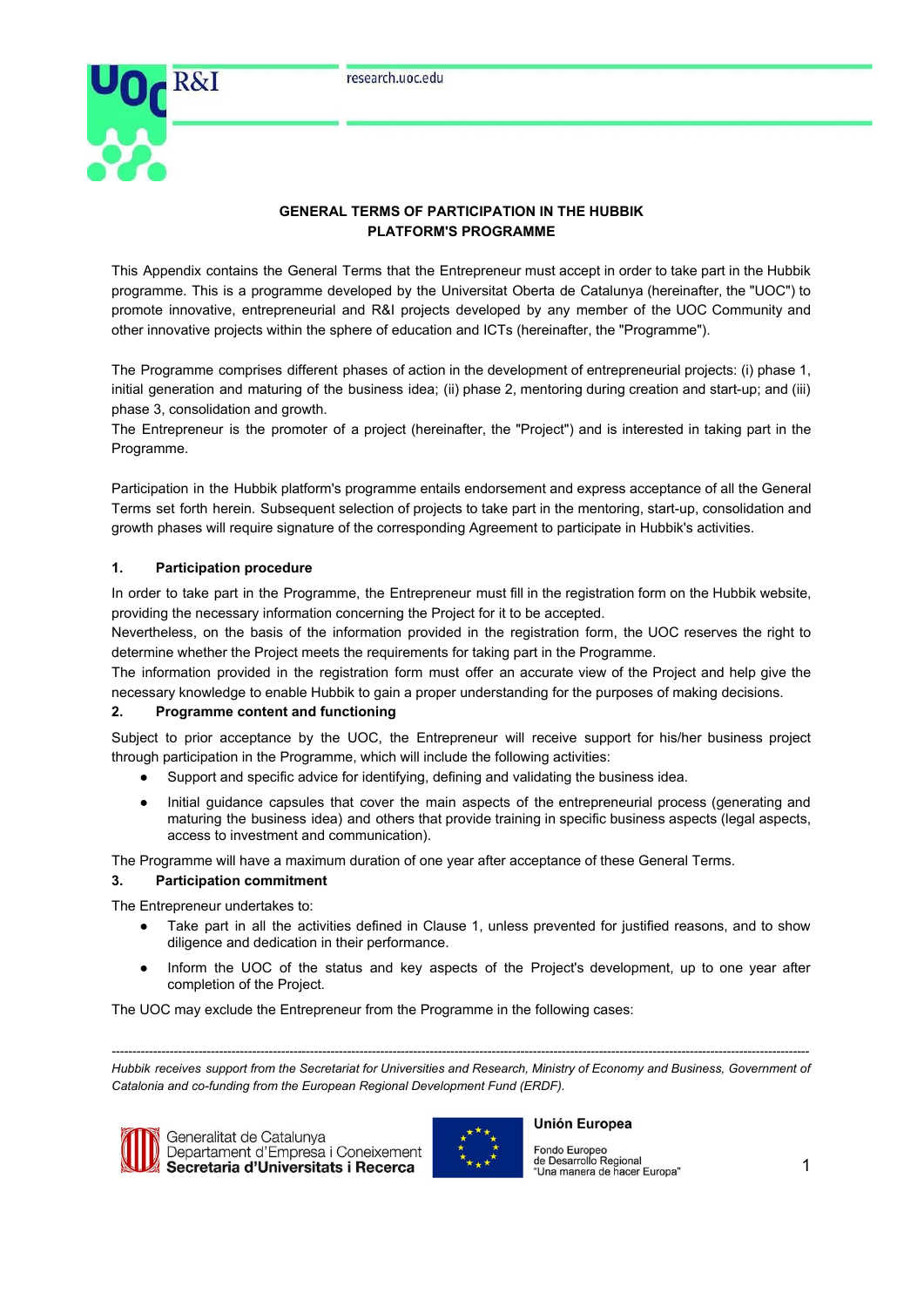

- Frequent absences by the Entrepreneur in the activities that have been arranged or repeated lack of interest in the actions proposed; or
- Inappropriate conduct or flagrant disrespect shown to anyone related with the Programme, such as fellow participants, trainers, mentors or coordinators.

### **4. Selection for the following phase**

Once the first phase of the Programme has been completed, the Entrepreneur must provide the following compulsory documentation to enable the UOC to evaluate the Project and determine its suitability for the following phase:

- A business model canvas that explains the business model;
- An elevator pitch, consisting of a video that explains the Project; and
- an executive summary of the Project.

Once the documentation has been submitted, a technical evaluation committee will analyse the projects and select those that will progress to the subsequent mentoring phases, applying the following objective criteria:

- Strategic affinity with the UOC and societal impact: a business idea that is related to the information and knowledge society and e-learning. If the above is not the case, the synergies that the future company may have with the UOC's research groups will also be assessed. Societal impact is understood to be the degree to which the idea can contribute transformation and social progress.
- Innovativeness: novelty and technological or knowledge content. Originality of the initiative and source of the knowledge that has originated the project.
- Feasibility and market transferability: knowledge of the market and identification of the resources required to carry out the project (material, financial, human, technical and legal).
- The project leader's entrepreneurial profile and presentation skills: the leaders' interest and commitment, career track record and academic background, in addition to the communication skills in presenting the project.

If the Entrepreneur receives no notification from the UOC by three months after the end of the Programme, it will be understood that the Project has not been selected for the following phase.

The UOC will be authorized to refuse the Project's continuity in the Programme if the Entrepreneur is found to have been untruthful in any aspect concerning the Project.

## **5. Access to the documentation and confidentiality**

Considering the Project's innovativeness, all the information and documents related to the Project will be considered confidential information (hereinafter, the "Confidential Information"), including but not limited to business, scientific, technical, commercial or any other information, technical data, know-how, ideas, inventions, concepts, business plans, new products, contracts, projects, documents, designs, logos, new technologies, plans, drawings, instructions, recommendations and any other information that may have been communicated by the Entrepreneur and classified as confidential or which, given its nature or the circumstances in which the disclosure is made, must, in good faith, be considered confidential.

The UOC may only use the Confidential Information for purposes related to the Programme, and only to the extent necessary for such purposes.

*-------------------------------------------------------------------------------------------------------------------------------------------------------------------------* Hubbik receives support from the Secretariat for Universities and Research, Ministry of Economy and Business, Government of *Catalonia and co-funding from the European Regional Development Fund (ERDF).*



Generalitat de Catalunya Departament d'Empresa i Coneixement Secretaria d'Universitats i Recerca



#### **Unión Europea**

Fondo Europeo<br>de Desarrollo Regional<br>"Una manera de hacer Europa"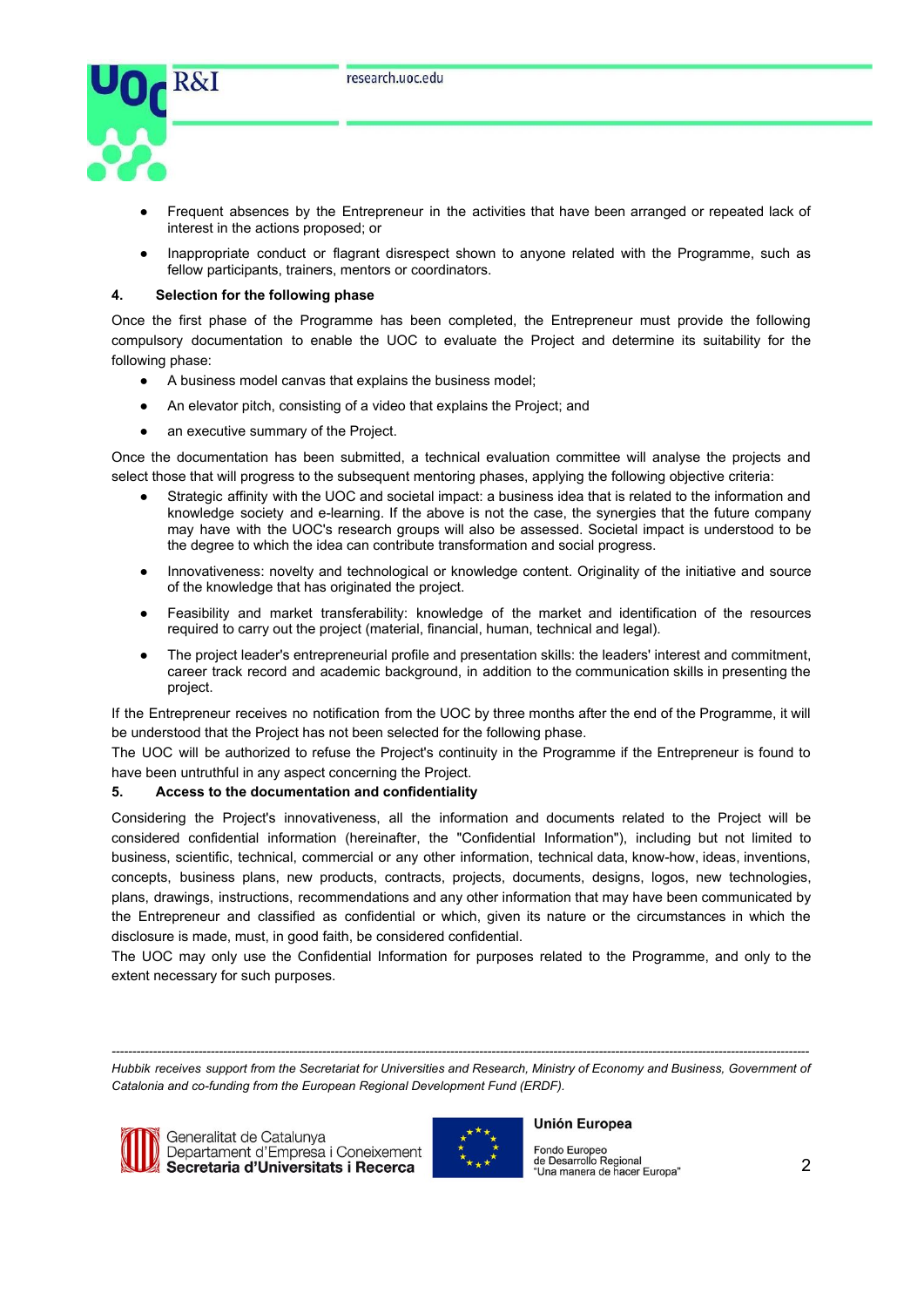

The documentation provided by the UOC to the Entrepreneur and which is part of the Initial Programme will also be considered Confidential Information and, in this respect, the Entrepreneur is also bound by the confidentiality obligations set forth in the General Terms.

The Confidential Information will be treated confidentially by the UOC and its employees and associates. In general, the UOC will use the same diligence with respect to the Confidential Information as it would to safeguard its own confidential information and will take any measures that may be necessary to prevent unauthorized third parties from gaining access to the Confidential Information. It will also limit access to the Confidential Information to those of its employees or associates who need the information in order to assess and subsequently select the Project, requiring them to abide by a confidentiality undertaking that is identical or analogous to that described in these General Terms.

If the Entrepreneur should leave the Programme, the UOC undertakes to return the Entrepreneur's confidential information and documentation or, failing that, to destroy it.

The UOC will notify the Entrepreneur of any unauthorized use or disclosure of the Confidential Information.

## **6. Publication and dissemination of the Project's information**

After obtaining the Entrepreneur's express consent, the UOC may disseminate the following aspects concerning the Project or the Entrepreneur's participation in the Programme: the Project's title, a brief summary of its content, the Entrepreneur's name and nationality, his/her background within the UOC community, the Project's current phase or status, the sector or segment to which it belongs and generic references to the solution, product or service on which the Project is based.

The personal data listed in the previous paragraph will be used and disseminated for transparency, dissemination and publicity purposes, strictly linked with the Programme, and taking into account the parameters stated in section 8.

If express consent should not be given, dissemination activities will be limited to those aspects that do not contain personal data.

### **7. Intellectual and industrial property.**

Participation in the Programme does not imply any transfer of ownership to the UOC nor does it grant any license or right of use different from that provided in the General Terms concerning any Confidential Information, documents or any intellectual or industrial property right held by the Entrepreneur.

The Entrepreneur acknowledges that the intellectual property rights corresponding to the technical, educational and support materials provided by the UOC, for example, guides, manuals and others that are provided to the Programme's participants, belong to the UOC and, therefore, cannot be exploited by the Entrepreneur.

### **8. Data protection**

The UOC undertakes to process all the personal data that may be processed by virtue of signing these General Terms in accordance with the principles and duties contained in Organic Law 3/2018, of 5 December, on the Protection of Personal Data and Guarantee of Digital Rights, Royal Decree 1720/2007, of 21 December, and Regulation (EU) 2016/679 of the European Parliament and of the Council of 27 April 2016, on the protection of natural persons with regard to the processing of personal data and on the free movement of such data, and any other relevant regulation.

*-------------------------------------------------------------------------------------------------------------------------------------------------------------------------* Hubbik receives support from the Secretariat for Universities and Research, Ministry of Economy and Business, Government of *Catalonia and co-funding from the European Regional Development Fund (ERDF).*



Generalitat de Catalunya Departament d'Empresa i Coneixement Secretaria d'Universitats i Recerca



#### **Unión Europea**

Fondo Europeo<br>de Desarrollo Regional "Una manera de hacer Europa"